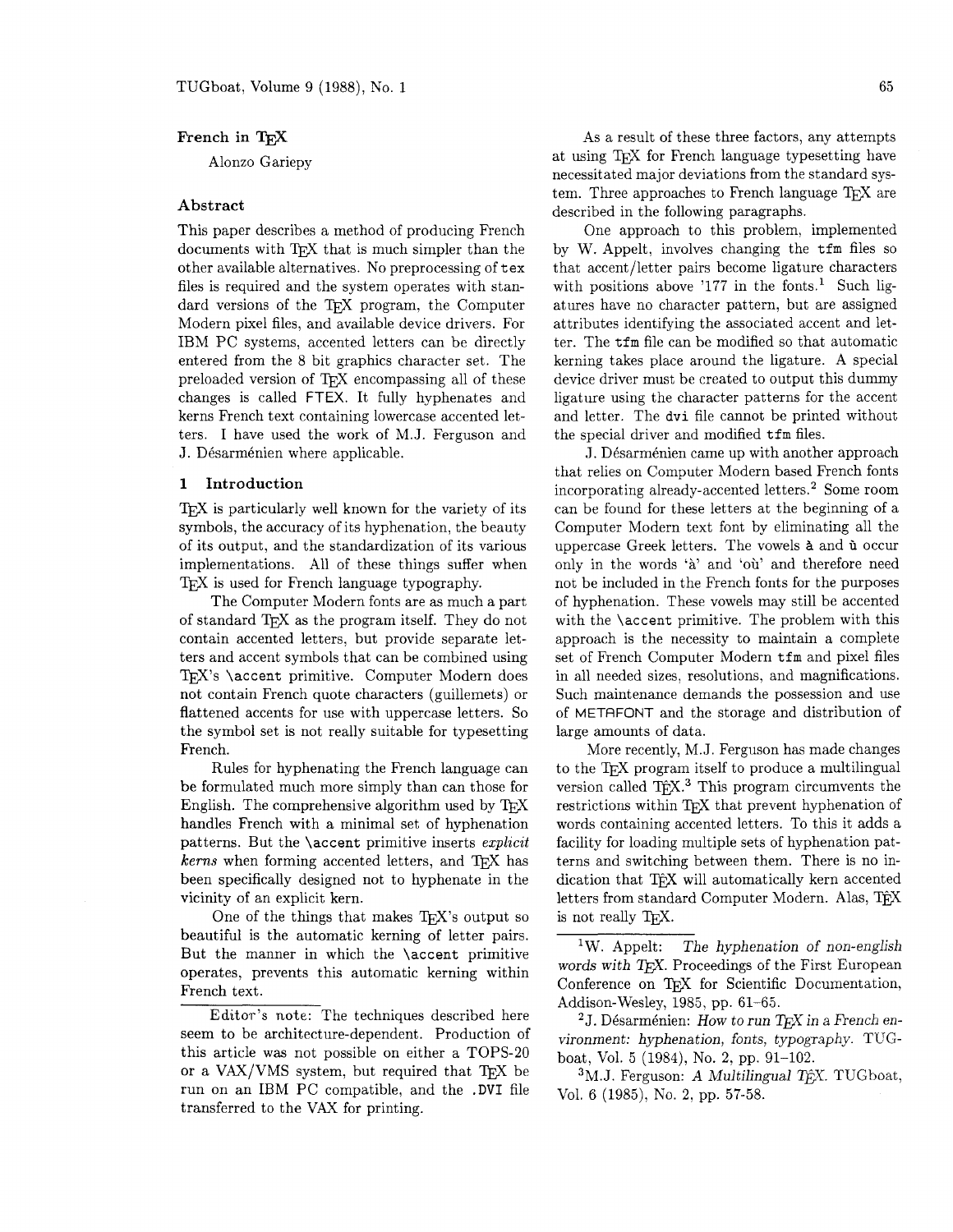# 2 French TFX for the IBM AT

At my installation we are using Addison-Wesley's MicroTgX (written by David Fuchs). We produce large quantities of unilingual French and English documents. The software is run on IBM ATs. MicroTgX and its French partner, FTEX, operate as components of an interactive text management system (TMS).

Computer editing French language documents that contain normal TgX accent macros (such as  $\langle \, \cdot \, \rangle$ ,  $\langle c, \rangle'$  and  $\langle \rangle''$  is very awkward. With the aid of a macrokey program and the IBM PC graphics character set, accented letters can be typed directly into the word processing facilities of the TMS.

With limited disk space on both production and development machines, it is crucial that the TMS and T<sub>FX</sub> leave enough room for a large quantity of data. The space used by the files and programs needed to develop, distribute, operate, and maintain FTEX must be minimized.

The system maintenance and user support will be performed by a single individual. This will involve a large amount of user training and some  $T\not\!\!E X$ macro writing, leaving little time for anything else.

We expect the materials created with this system to have a long lifespan and eventually to be made available for interactive retrieval.

Thus, the constraints for our French language version of TFX:

- . a minimum of software maintenance
- . minimal storage requirements
- . no maintenance of fonts
- . easy distribution
- . high quality output
- . direct editing of accented text on screen
- . portability of tex and dvi files

The three approaches to a French TFX already described were ruled out because of the requirement for developing and maintaining modified versions of device drivers, pixel files, or the TEX program itself.

### 2.1 Accenting with FTEX

FTEX produces words that can be hyphenated, by forming accented letters in a way that makes use of implicit kerns instead of explicit ones. This kerning is specified by the ligature/kern table in a tfm file modified for French.

To produce an accented letter, FTEX inserts three characters in the form:  $\langle$  letter $\rangle$  $\langle$  accent $\rangle$  $\langle$  letter $\rangle$ . For example, on encountering  $\$  e in the input file, FTEX will insert e<sup>-</sup>e into the dvi file, including the new implicit kerns from the modified tfm file.

This works in the following way:

- . accent characters in Computer Modern (OM) are already at the right height to go above the lowercase letters
- . words that contain uppercase letters will not often need hyphenation and can be accented in the conventional way
- $\bullet$  letters that come before and after the  $\$ e will automatically kern with the sequence e<sup>e</sup> in the same way they would with a single e
- . the three characters e, ~, and e can be centered on one another by interposing, between the <sup>~</sup> and each e, identical kerns of value  $-(width(e) + width($ )2)
- $\bullet\;$  the sum of the widths of these three characters and the two kerns is equal to that of a single e
- $\bullet$  font substitution (widely available on TEX's device drivers) allows the standard pixel files to be used in concert with FTEX's tfm files.
- . the three characters, when superimposed on an output device, appear as the printed character pattern  $\ddot{e}$ .

## 2.2 Modifying tfm files

I have written a program that produces a French tfm file (eg., fmrl0. tfm) from the standard Computer Modern tfm file (eg., cmrl0.tfm). The program, called fkern, actually works with pI files, which are easier to parse and modify, and leaves the translation between tfm and pI formats to the utilities tftopl and pltotf.

Fkern reads the widths of all of the accents and accentable letters, and adds new entries to the kern table for accent/letter pairs that occur in French. These kerns are negative and equal to the average of the widths of the two characters involved.

There are three strategies for integrating French tfm files into your TFX system. The first, already mentioned, is to use FM fonts in your TEX file, but substitute CM fonts when you run the device driver. A second way, requiring more disk storage, would be to make exact copies of all the OM pixel files, naming them FM instead.

The third alternative is to directly modify the CM tfm files and use them both for TFX and FTEX. The unusual kerns for French will not cause problems for most applications and could be used to create accented letters in TEX as well. This approach avoids the necessity of redefining the various fonts used by plain. tex or IATFX, and setting up font substitutions, but then the names of the files would not distinguish them from the standard set.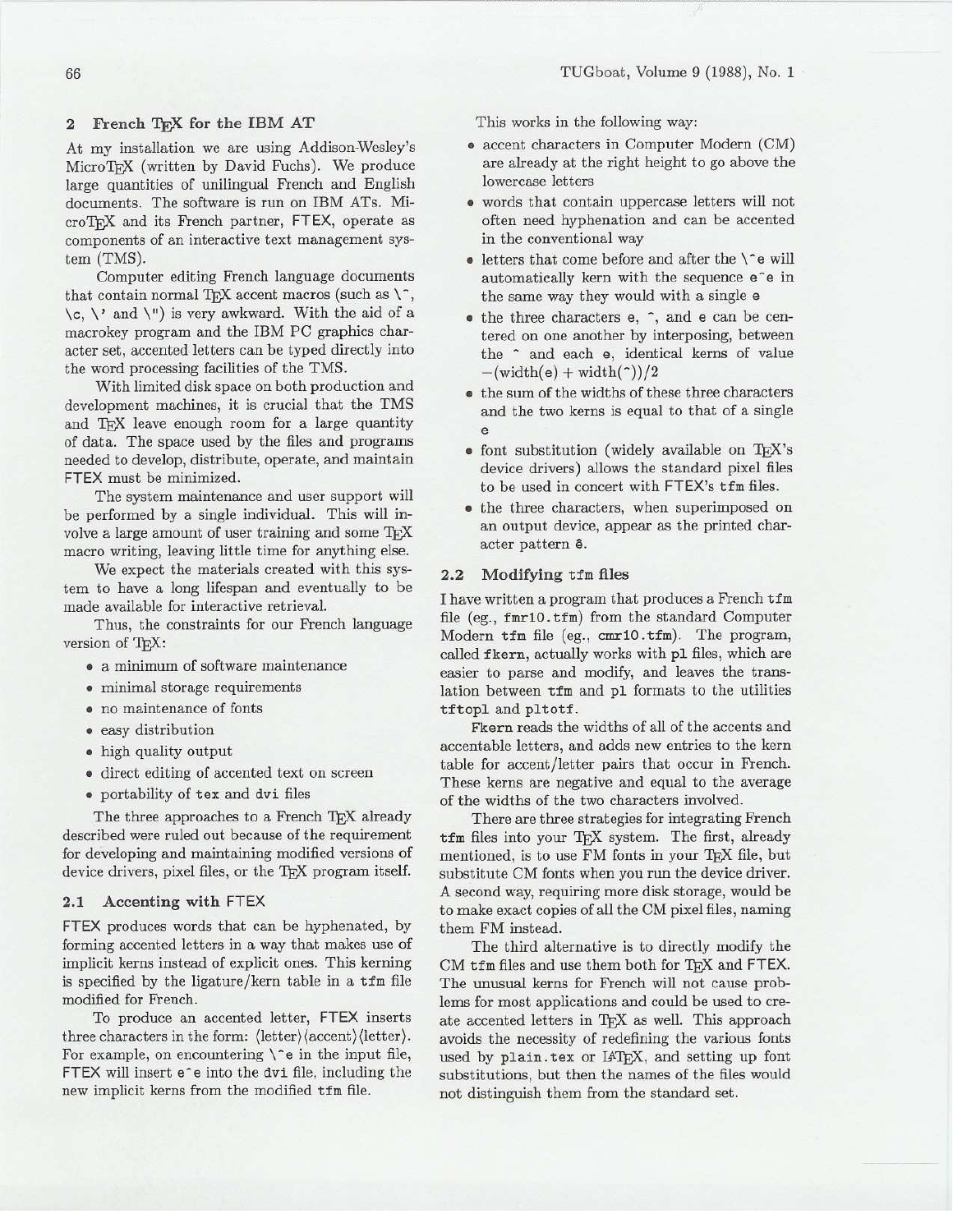## **2.3** Inputting accented letters

Accented characters from the graphics portion of the IBM PC character set can be directly entered using many IBM PC editors (sometimes with the help of a macrokey program). The TMS we use for entering and managing our documents, allows us to do this.

One solution to the problem of converting these extended  $(8 \text{ bit})$  characters to a form that TFX can work with would exploit the ability of some editors to substitute any string of characters during output. The substitution facility of such an editor could be customized to convert the IBM graphic character **<sup>G</sup>** to the TFX sequence  $\setminus$  e (or e<sup>-</sup>e). Unfortunately, the printer driver for our TMS and many editors does not allow this kind of thing.

When MicroT<sub>F</sub>X inputs an extended character, it entirely ignores the eighth bit, effectively subtracting 128 ffom the value of the character. Serendip itously, all French lowercase accented letters in the graphics character set fall into the range from 1 to 23 when the eighth bit has been stripped. These characters may be made active and defined to substitute the **(letter)(accent)(letter)** sequence described above.

One must be careful that the extended characters moved into this range do not conflict with character codes in use by T<sub>F</sub>X. Fortunately, none of these conflicts with  $\langle$ return $\rangle$ . The characters  $\ddot{u}$ ,  $\ddot{e}$ ,  $\ddot{u}$  and **f** conflict with  $\langle \text{control A} \rangle$ ,  $\langle \text{tab} \rangle$ ,  $\langle \text{control K} \rangle$  and (form feed) defined by  $plain.$  tex to be equivalent to (Subscript), (Space), (Superscript) and (\par). The codes  $\langle$  control A $\rangle$  and  $\langle$  control K $\rangle$  are assigned this way because they correspond to the characters L and **t** on some non-PC keyboards. FTEX supersedes these definitions. The  $\ddot{\textbf{e}}$  and  $\ddot{\textbf{1}}$  may safely be used as long as the input file contains no (tab) or (form feed) characters. These four accented vowels are used rarely enough in French that one could do without the direct entering of them, in order to avoid conflicts.

There are two French uppercase accented letters in the graphics character set. The E can be declared active but, due to its height, must be accented by QX in the conventional manner. The <sup>C</sup> conflicts with the ASCII NULL when the eighth bit is stripped. FTEX currently uses no uppercase accented letters from the graphics character set.

The guillemets in the IBM graphics character set conflict with alphabetic characters when the eighth bit is stripped. The  $\leq$  and  $\geq$  characters can be used for this purpose in text input while retaining their meanings as relational operators in math

mode. There are several ways, using Computer Modern, to create guillemets  $\ll$  of a sort  $\gg$ .

The direct entry of 8 bit characters is very system dependent. This feature can be removed from FTEX for non IBM PC systems.

## **2.4** FTEX and hyphenation

FTEX's French hyphenation patterns are translated from those developed by M.J. Ferguson based on work by J. Désarménien. Examples of the kind of pattern that FTEX needs to perform its hyphenation include .de e3s2e e3gr and 1c, c. Direct entry of accented characters has been made to apply to the hyphenation patterns as well, so that if you edit f tex. tex you will actually see lines that look like .d63s263gr and 1s. Hyphenation exceptions can also be entered in this fashion.

### **3** Putting it all together

The files that are required to create the preloaded version of FTEX include ftex. tex, plain. tex and the French Modern tfm files created by fkern. Two T<sub>EX</sub> primitives must be temporarily modified when inputting plain. tex. The \patterns primitive is redefined so that the English hyphenation patterns will be ignored, and the \font primitive is redefined to substitute fm fonts for cm or am fonts. A French version of  $IATFX$  can be generated this way if there is enough memory for FTEX's larger tfm files.

With the FM versions of all the necessary fonts preloaded. FTEX can be distributed as a single file (either ftex. fmt or ftex. exe). Alternatively, the utilities fkern, tftopl. and pltotf can be included for conversion of tfm files on site.

# **3.1** Limitations

FTEX formats French text only. Words containing uppercase accented letters cannot be hyphenated.

In this version of FTEX, none of the accented characters has been given a \uccode. For the \uppercase operation to have any effect it should be performed before the active characters have been expanded. Two approaches to setting \uccodes are demonstrated below:

```
% 
% if you want the uppercase letter accented 
% 
{\catcode{'A=13 \qgdefA{\'E}}} \uccode'{\e='}A{\catcode{'B=13 \qgdefB{\TE}} \uccode'{\e='}B}% etc.
```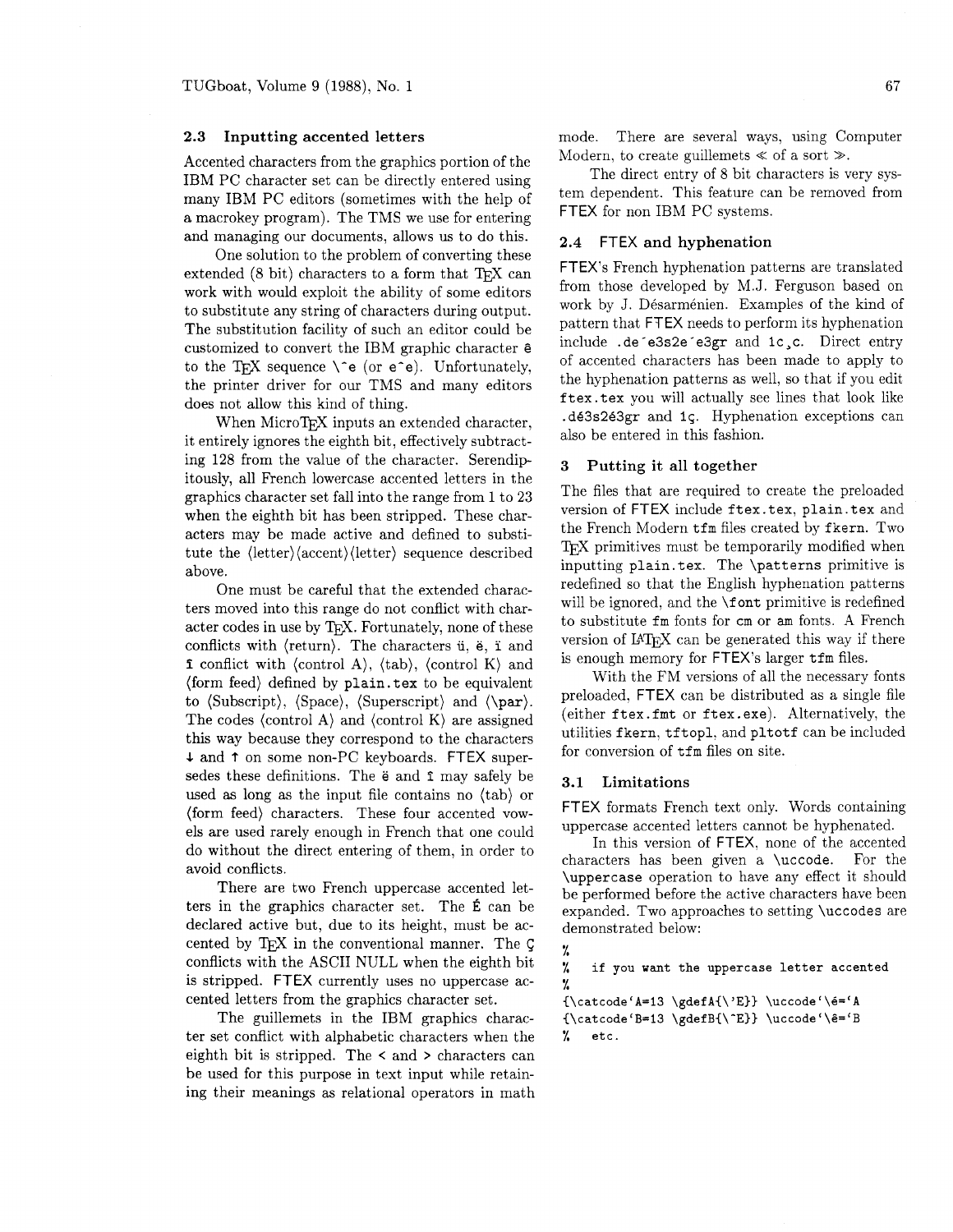```
% 
% if you do not want it accented 
% 
\{\catcode'A=13 \qgetA{E}\}\\uccode'\ê='A \uccode'\ë='A \uccode'\è='A
% etc.
```
TFX device drivers must be careful how they correct the incremental roundoff errors accumulated while setting the letters in a word. The algorithms used ensure identical spacing within a word wherever it is used, while maintaining a correspondence between dvi coordinates and actual pixels. But, in the short run, one cannot be sure that two characters with the same dvi coordinates will be rounded to the same pixel. The obvious impact of this on FTEX is that identical superimposed letters may end up one pixel out of alignment, creating a slightly thicker letter. I believe that a minor improvement to the way that the device drivers are written will remove this imperfection.

```
4 The source of ftex. tex
```

```
*1~10*~~1.....1.111.e,,1,.111.,,.,..,.1,.,..,., LLLLLLLLLLLLLLLLLLXLLLLLLLLLLLLLLLLLLLLLLLLLLLL 
% % 
% FTEX, Copyright 1987 by Alonzo M. Gariepy % 
% % 
% NOTICE! This file contains IBM graphics % 
% characters % 
% % ~~~*.~~*~..~*~~.....~.~.~*~~.~~..~~......~~.... LLLLLLLLLLLLLLLLLLLLLLLLLLLLLLLLLLLLLLLLLLLLLLL 
% 
\catcode'\{=l % begin-group character 
\catcode1\)=2 % end-group character 
\catcode1\$=3 % math shift 
\cat code '\&=4 % alignment tab 
\catcode1\#=6 % macro parameter character 
% 
% 
\let\fpatterns=\patterns % save primitive 
\def \patterns#lf) % disable for English 
% 
\let\f fnt=\f ont % save primitive 
\def \f ont#l=#2#3f\f fnt#l=\ifx#3mfm\else 
   #2#3\f i) 
% 
     \input plain 
% 
% \input lplain 
% 
\let \patterns=\f patterns % enable 
\let\font=\ffnt 
% 
\def \multi#l#2#3{\def\multI##l{\if x\end##l\else 
   #1##1#3\expandafter\multI\fi)\mult1#2\end)
```

```
% 
11~'......1,1,1*,.,*,*1*1,1,,,,~,,,,,,,,,,,,,,, LLLLLLLLLLLLLLLLLLLLLLLLLLLLLLLLLLLLLLLLLLLLLLL 
% 
% Define macros to represent the accents as 
% category 12. Assign appropriate lccodes. 
% 
\begingroup % so category changes are local 
%<br>\catcode'+=7
                      % we'll be using ^ temporarily
\catcode127=12 % make DELETE valid character 
% 
\multi{\catcode') 
     {++S} - ++? ++R ++X ++P ++[ ++-}{=12}
% 
\def\fdef#1=#2{{\global\def#1{#2) 
     \global\lccode1#2='#2)) 
% 
\fdef\Aa=++S 
\fdef\Ac=^
\fdef\Ad=++? 
\fdef\Ag=++R 
\f def \Cc=++X 
\left\{ \i =++P\right\}\f def \oe=++ [ 
\fdef\OE=++^ \lccode'++^='++[
\fdef\Ap=' 
% 
\endgroup 
% 
..*1..*.11,.,,,,,,,,,,,,.,,,,,,,,,,,,,,,,,,,,,. LLLLLLLLLLLLLLLLLLLLLLLLLLLLLLLLLLLLLLLLLLLLLLL 
% 
    Activate the IBM PC graphics characters that
% correspond to the lowercase French accented 
% letters. Comment out this section if you are 
% not using an IBM PC. 
% 
% Let "-A and "-K be active in verbatim modes 
% 
\def\dospecials{\do\ \do\\\do\{\do\}\do\$\do\&%
     \dot\% 
\multi{\catcodel) 
     \{\n \begin{array}{ccc} \n \begin{array}{ccc} \n \begin{array}{ccc} \n \begin{array}{ccc} \n \end{array} & \n \end{array} \begin{array}{ccc} \n \begin{array}{ccc} \n \end{array} & \n \end{array} \begin{array}{ccc} \n \begin{array}{ccc} \n \end{array} & \n \end{array} \begin{array}{ccc} \n \end{array} & \n \end{array} \begin{array}{ccc} \n \begin{array}{ccc} \n \end{array} & \n \end{array} \begin{array}{ccc} \n \end{array} & \n \end{array} \begin{array}{ccc} \n \end{array} & \n \end{array} \begin{array}{ccc} \n\{-13\}% 
\def u{u\Ad u) % 1 129 
\def 6{e\Aa e) % 2 130 
\def a{a \land c a} % 3 131
\def B{a\Ag a) % 5 133 
\def gfc\Cc c) % 7 135 
\def S{e\Ac e) % 8 136 
\def e{e\Ad e) % 9 137 
\def B{e\Ag e) % 10 138 
\def i{\i\Ad\i) % 11 139 
\def i{\iota\lambda\} % 12 140
\def b{o\Ac o) % 19 147 
\def o{o\Ad o) % 20 148 
\det \{u\} \{22 \ 150\def u\(u\Ag u} % 23 151
```